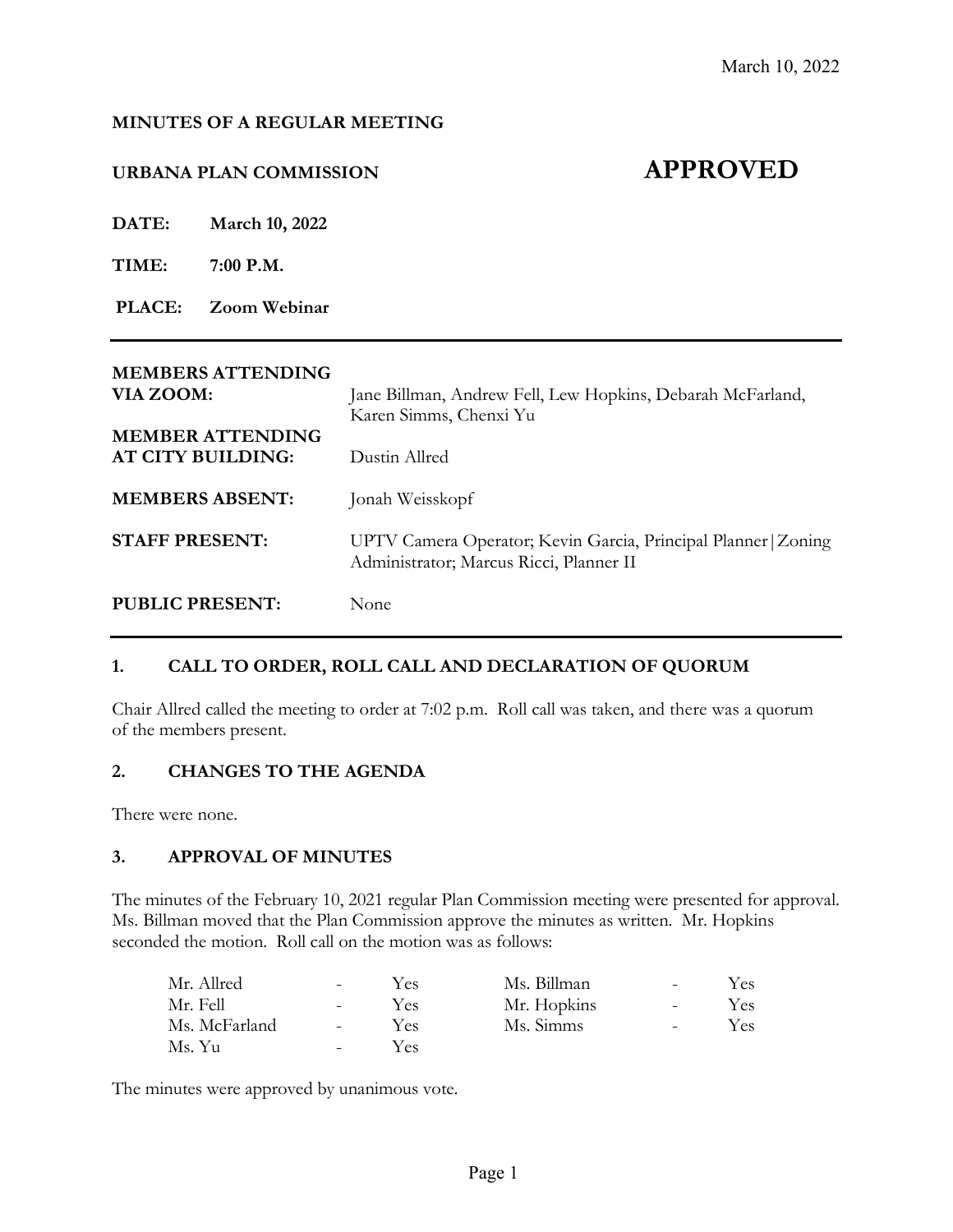# **4. COMMUNICATIONS**

There were none.

# **5. CONTINUED PUBLIC HEARINGS**

**Plan Case No. 2425-T-21 – A request by the Urbana Zoning Administrator to amend the Urbana Zoning Ordinance with changes to Article II (Definitions), Article V (Use Regulations), and Article VI (Development Regulations), and other relevant sections, to facilitate solar energy system installation.**

Chair Allred continued this case to the April 7, 2022 regular meeting at the request of City staff.

#### **6. OLD BUSINESS**

There was none.

# **7. NEW PUBLIC HEARINGS**

# **Plan Case No. 2438-T-22 – An application by the Urbana Zoning Administrator to amend the Urbana Zoning Ordinance to allow for limited, residential, commercial and public uses in existing buildings located in the R-7 (University Residential) Zoning District.**

Chair Allred opened this case and continued to the March 24, 2022 regular meeting of the Plan Commission. Kevin Garcia, Principal Planner|Zoning Administrator, explained that staff requested the continuance to be allowed time to hold one additional neighborhood meeting before bringing the case to the Plan Commission.

# **Plan Case No. 2442-T-22 – An application by the Urbana Zoning Administrator to amend the Urbana Zoning Ordinance to require applicants for Planned Unit Developments to hold a neighborhood meeting prior to consideration at Plan Commission.**

Chair Allred opened Plan Case No. 2442-T-22. Kevin Garcia, Principal Planner|Zoning Administrator presented the staff report for the case. He began by explaining the purpose of the request which is to codify a practice that the Planning staff has been encouraging for a few years. Planned Unit Development (PUD) cases are more complex cases and staff have been encouraging applicants to hold neighborhood meetings prior to the case going before the Plan Commission. This is less formal and allows for more of a discussion between the applicant(s) and the residents in the neighborhood. It has proven to be very effective leading to better outcomes, to shorter Plan Commission and City Council meetings, and to better projects overall. He reviewed the proposed changes to the Zoning Ordinance. He read the options of the Plan Commission.

Chair Allred asked if the Plan Commission members had any questions for City staff.

Ms. Billman asked Mr. Garcia to provide a history of the type of projects that have held neighborhood meetings and the type of projects that did not. Mr. Garcia replied that neighborhood meetings have been held for other types of cases as well. Mr. Fell noted that a neighborhood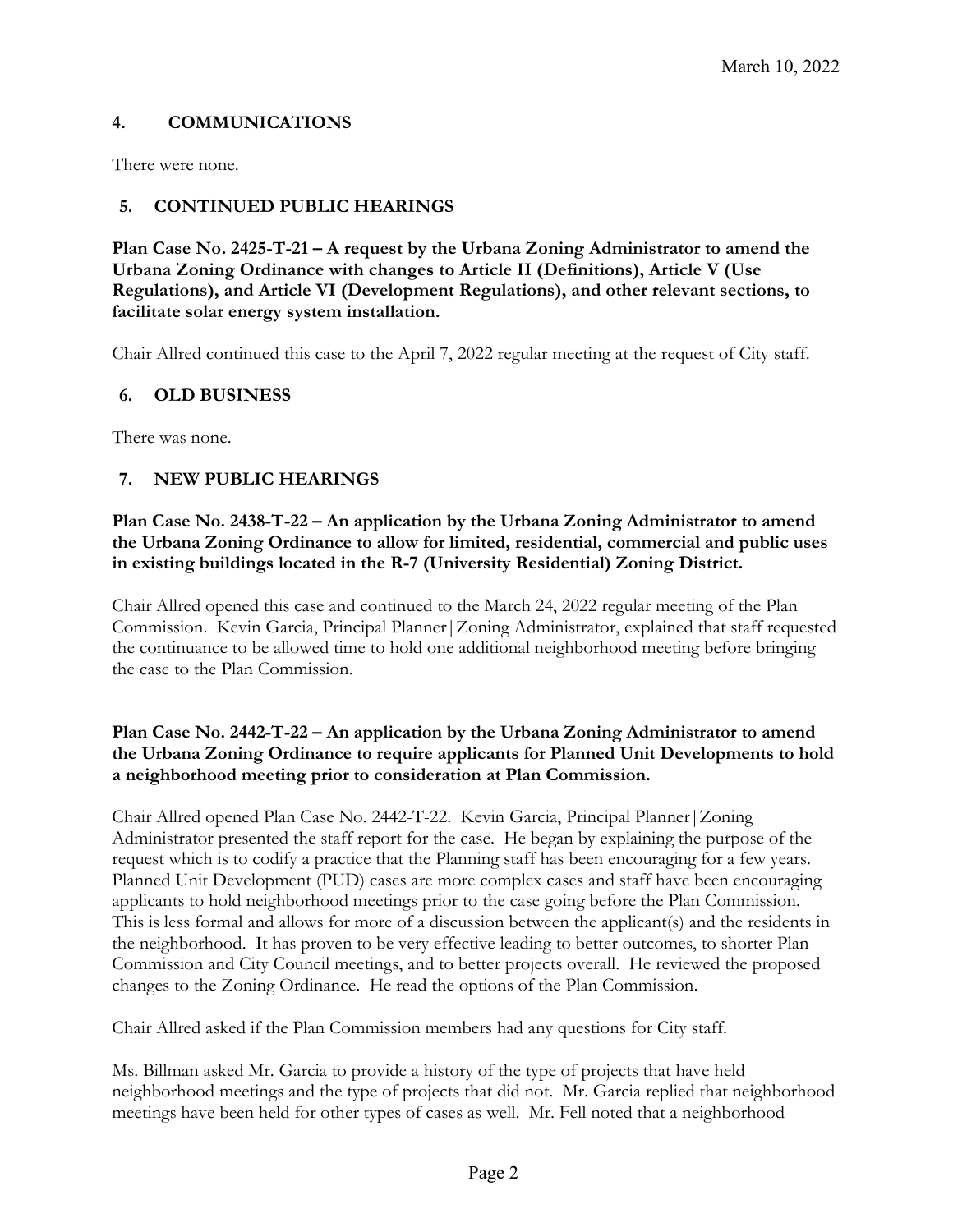meeting was held for 408 Green Street. Mr. Garcia stated that even though it was not a PUD case, he felt it was helpful to hold the neighborhood meeting. He mentioned instances where neighborhood meetings were held … one for a PUD case for redevelopment of a sorority house at 1404 South Lincoln Avenue, and the second was for a five and a half story development along Lincoln Avenue, which was withdrawn by the applicant prior to the case going to Plan Commission.

Mr. Fell stated that he had been on both sides of this issue. He highly encouraged neighborhood meetings; however, he was hesitant about requiring the applicant to do something that they do not already do. He asked, is it possible to have the informal neighborhood meeting as the first step in the process rather than as an additional process? He asked who would be organizing the meeting and sending out notifications because it is difficult for an applicant to get mailing information for neighboring property owners. Mr. Garcia replied that City staff would supply the address information for the surrounding property owners. For public hearings, City staff is required to notify property owners within 250 feet of a subject property. If an applicant wants to go beyond this range, City staff will provide the additional addresses as well. City staff also sends emails to neighborhood list-serves.

Mr. Garcia stated that he believes it is better for the applicant to decide how the meeting would be set up. City staff will work with them and assist them in the process. Mr. Fell noted that this may be difficult for an applicant who lives out-of-town. He added that the Plan Commission already hears complaints about residents not being notified or informed of potential developments where developers are trying to force their projects. He felt that the City staff should prepare and send out the notification and have the applicant pay for it. Mr. Garcia stated that they could make the language less nebulous.

Mr. Garcia addressed the concept of including a neighborhood meeting as step one of the process. He stated that City staff did not want to add steps to make the process longer. Time is money when it comes to development.

Ms. Simms wondered what City staff's relation would be to the neighborhood meeting. How would City staff know what happened at the meeting? Mr. Garcia explained that City staff would be at the meeting. He did not feel that this needed to be added to the proposed text amendment language, though.

Mr. Allred asked if the proposed text amendment should be more specific about what is done at the meeting. Some applicants may just put up some renderings, and some may give a presentation. Mr. Garcia has left this up to the applicant in the past. He said it is their project and their responsibility to present the project to the neighborhood and get feedback from the neighbors in attendance. Ms. Simms stated that some minimum expectations could be good to standardize the process.

Chair Allred noted that there was no public in attendance to comment on the case, so he declared the public input portion closed and opened the hearing for Plan Commission discussion and/or motion(s).

Ms. Billman asked if we should require a minimum number of expectations for neighborhood presentations. Mr. Allred stated that unless they come up with precise wording, the Plan Commission should delay voting on this case at this meeting.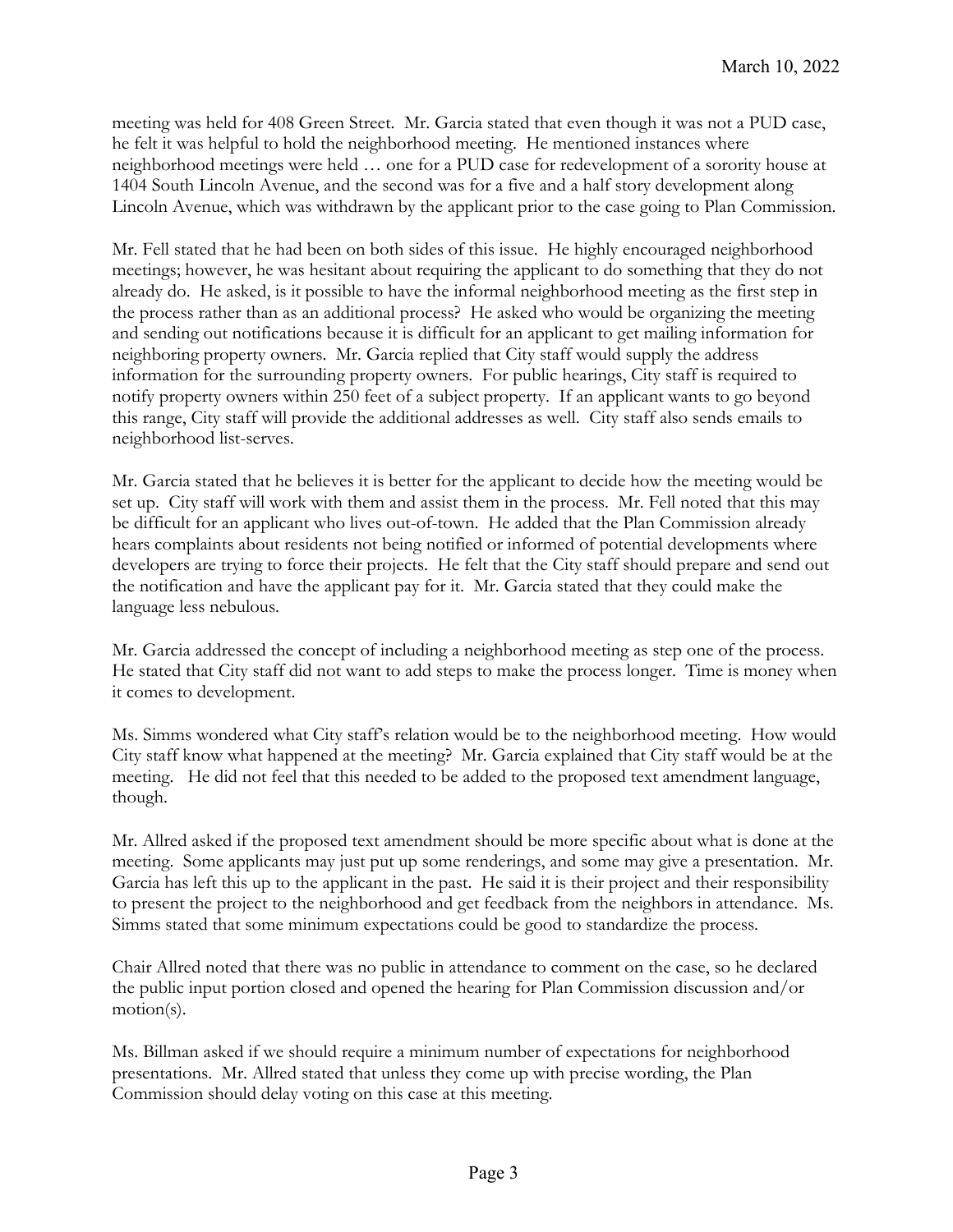Mr. Fell stated that if they do impose specific requirements, one of them should be about any waivers being requested and the reason for the PUD. He stated that it okay to have a minimum number of requirements; however, it is difficult to have specific conditions on how a presentation should be because that might not be the best way to present a project.

Mr. Hopkins agreed that the Plan Commission should send this back for staff to work on the wording to include requirements for the presentation and to specify that staff attend the neighborhood meeting; otherwise a neighborhood meeting could be held before City staff is even made aware of the project. He also stated that the notification process needs to be more specific and involve City staff as well. He stated that he did not believe they needed to include any requirements for the presentation other than about the waivers they are asking for.

Mr. Allred stated that he felt they should consider the expectations that the public has about neighborhood meetings. Ms. Simms stated that she would like to have this information because they should address what the public's need is. She wondered if there should be a requirement that the presentation show the equity impact on the neighborhood to ensure that they work on meeting the City's broader goals.

Mr. Allred stated that the two big aspects of a PUD for him are: 1) what is the relief (waivers) that the applicant is asking for? and 2) what is the benefit the PUD would provide to the community? He felt that the City should require an applicant to articulate these two during their presentation at a neighborhood meeting.

Mr. Hopkins talked about the language for notifications. He stated that footnotes are problematic in that one hardly ever sees them. Requiring an applicant to work with City staff on the notification process puts the City staff in charge of it. It addresses Mr. Fell's concern and simplifies the language in the Ordinance.

Mr. Hopkins asked if the language in the proposed text amendment for Final PUD Review was the same as for Preliminary PUD notifications. Mr. Garcia said that to avoid redundancy in the Ordinance, he added *"A neighborhood meeting shall be required if the conditions of Section XIII-H.1.b above are met."* under Final Planned Unit Development Review. He stated that it could be tweaked to make the language clearer on what the conditions are. Chair Allred suggested rewording it to say "...if the *proximity conditions of Section XIII-H.1.b above are met.*". Mr. Hopkins agreed that it would be less lawyerly that way. This is crucial because as currently worded, it could be interpreted that if an applicant met the conditions for the preliminary review neighborhood meeting, then they did not have to hold a neighborhood meeting for the final review. He said Mr. Allred's suggested language change fixes this.

Mr. Hopkins moved that the Plan Commission continue Case No. 2442-T-22 to the next Plan Commission meeting to allow City staff to revise the language as suggested. Ms. Billman seconded the motion. Roll call on the motion was as follows:

| Ms. McFarland | $\sim$ $-$       | Yes | Ms. Simms  | $\sim$ | Yes |
|---------------|------------------|-----|------------|--------|-----|
| Ms. Yu        | $\sim$           | Yes | Mr. Allred |        | Yes |
| Ms. Billman   | $\sim$ 100 $\mu$ | Yes | Mr. Fell   | $\sim$ | Yes |
| Mr. Hopkins   | $\sim$ $-$       | Yes |            |        |     |